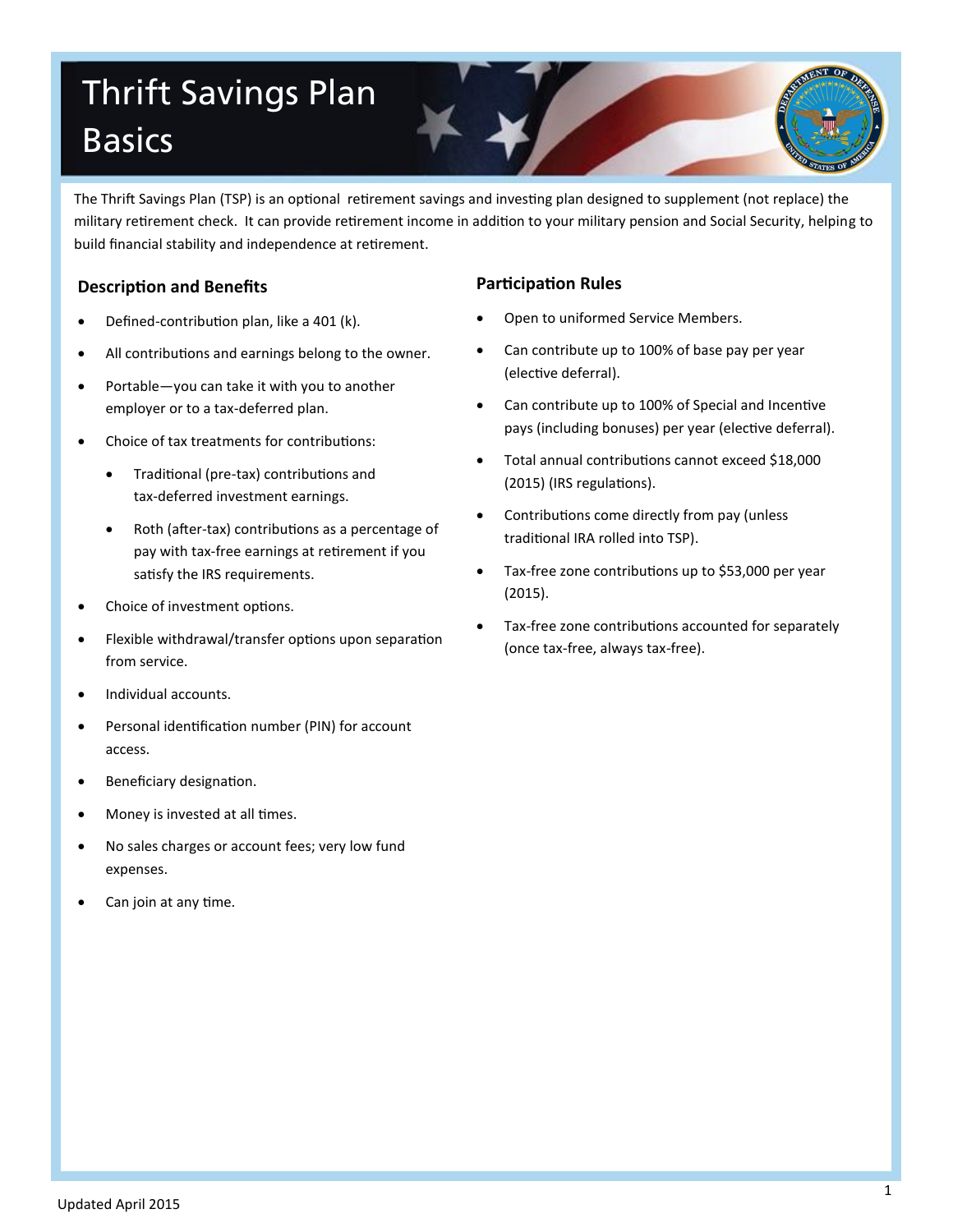# Thrift Savings Plan **Basics**

### **Investment Options**

G Fund: Government Securities Investment Fund

- Managed by Thrift Investment Board.
- U. S. Treasury securities.
- Rate set monthly by Treasury Department.
- No negative return in its history.
- Generally, the lowest returns over the long term: 10 year average 3.19% (2014).

F Fund: The Fixed Income Investment Fund

- Tracks Barclay's Capital U. S. Aggregate Index.
- High-quality notes and bonds (no junk bonds), representing all areas of investment-grade bond market.
- Some interest-rate risk, moderate return: 10-year average 6.66% (2014).

## C Fund: Common Stock Index Investment Fund

- Tracks S&P 500 Index.
- Common stocks of 500 largest U. S. corporations.
- Represent all sectors and industries of the U. S. stock market (about 75% of the total market).
- Moderate to high risk, higher potential return: 10 year average 7.72% (2014).
- Average return since inception (1988) is 10.43% .

### S Fund: Small Cap Stock Index Investment Fund

- Tracks the Dow Jones U. S. Completion Total Stock Market Index.
- Represents all listed public companies in the U. S. stock market that are not in the S&P 500.
- High risk, potentially higher return: Average return since inception (May 2001) 9.19% (2014) and a tenyear return of 9.44%

### I Fund: International Stock Investment Fund

- Tracks the Morgan Stanley EAFE Index.
- Diversified holdings from 22 countries in Europe, Australia, Asia, and the Far East.
- Additional political risk and foreign-currency risk.
- Highest risk and high potential return: Average return since inception (May 2001) 4.56% (2015) and a tenyear return of 4.58%.

### L Funds: Lifecycle Funds

- Five funds that are different combinations of the G, F, C, S, and I Funds.
- Mixes are tailored to different time horizons based on year of retirement.
- Diversification across other funds provides the highest possible rate of return for the amount of risk taken.
- Annual Returns:

| Year | L Income<br>% | L 2020 % | L 2030 % | L 2040 % | L 2050 % |
|------|---------------|----------|----------|----------|----------|
| 2010 | 5.74          | 10.59    | 12.48    | 13.89    |          |
| 2011 | 2.23          | 0.41     | $-0.31$  | $-0.96$  |          |
| 2012 | 4.77          | 10.42    | 12.61    | 14.27    | 15.85    |
| 2013 | 6.97          | 16.03    | 20.16    | 23.23    | 26.20    |
| 2014 | 3.77          | 5.06     | 5.74     | 6.22     | 6.37     |